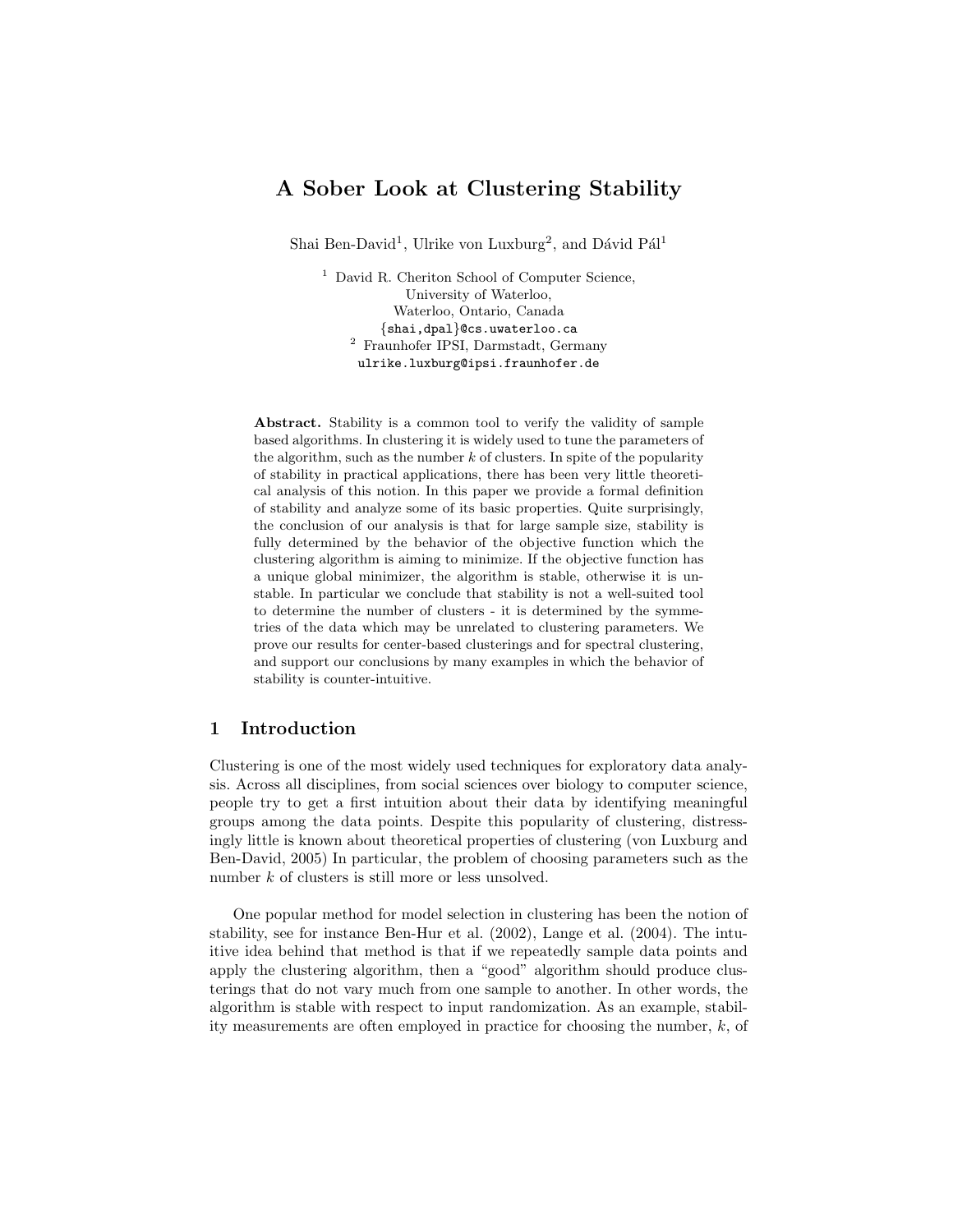clusters. The rational behind this heuristics is that in a situation where  $k$  is too large, the algorithm "randomly" has to split true clusters, and the choice of the cluster it splits might change with the randomness of the sample at hand, resulting in instability. Alternatively, if we choose  $k$  too small, then we "randomly" have to merge several true clusters, the choice of which might similarly change with each particular random sample, in which case, once again, instability occurs. For an illustration see Figure 1.

The natural framework for a discussion of stability is that of sample-based algorithms. Much like statistical learning, this framework assumes that there exist some fixed but unknown probability distribution of the data, and the algorithm gets an i.i.d. random sample as input and aims to approximate a solution that is optimal w.r.t. that data distribution. In this paper we focus on clustering algorithms which choose their clustering based on some objective function which they minimize or maximize. The advantage of such cost-based clusterings is that they enjoy an explicit notion of the quality of a clustering. Popular examples in this class are center based and algorithms and spectral clustering.

For such algorithms there are two different sources of instability. The first one is based on the structure of the underlying space and has nothing to do with the sampling process. If there exist several different clusterings which minimize the objective function on the whole data space, then the clustering algorithm cannot decide which one to choose. The clustering algorithm cannot resolve this ambiguity which lies in the structure of the space. This is the kind of instability that is usually expected to occur when stability is applied to detect the correct number of clusters. However, in this article we argue that this intuition is not justified and that stability rarely does what we want in this respect. The reason is that for many clustering algorithms, this kind of ambiguity usually happens only if the data space has some symmetry structure. As soon the space is not perfectly symmetric, the objective function has a unique minimizer (see Figure 1) and stability prevails. Since we believe that most real world data sets are not perfectly symmetric, this leads to the conclusion that for this purpose, stability is not the correct tool to use.

A completely different notion of instability is the one based on the sampling process. As we can only evaluate the objective function on the given sample points, the variance in the sampling process leads to variance in the values of the empirically computed objective function, which in turn results in variance in the choice of the clusterings. This is the kind of stability that has been studied extensively in supervised learning (Bousquet and Elisseeff, 2002, Kutin and Niyogi, 2002, Rakhlin and Caponnetto, 2005). A similar effect happens if we do not have the computational power to exactly compute the global minimum of the objective function, as it for example is the case for the highly non-convex  $k$ means objective function. This type of instability typically diminishes as sample sizes grow. Alternatively, one can reduce this type of instability to the previous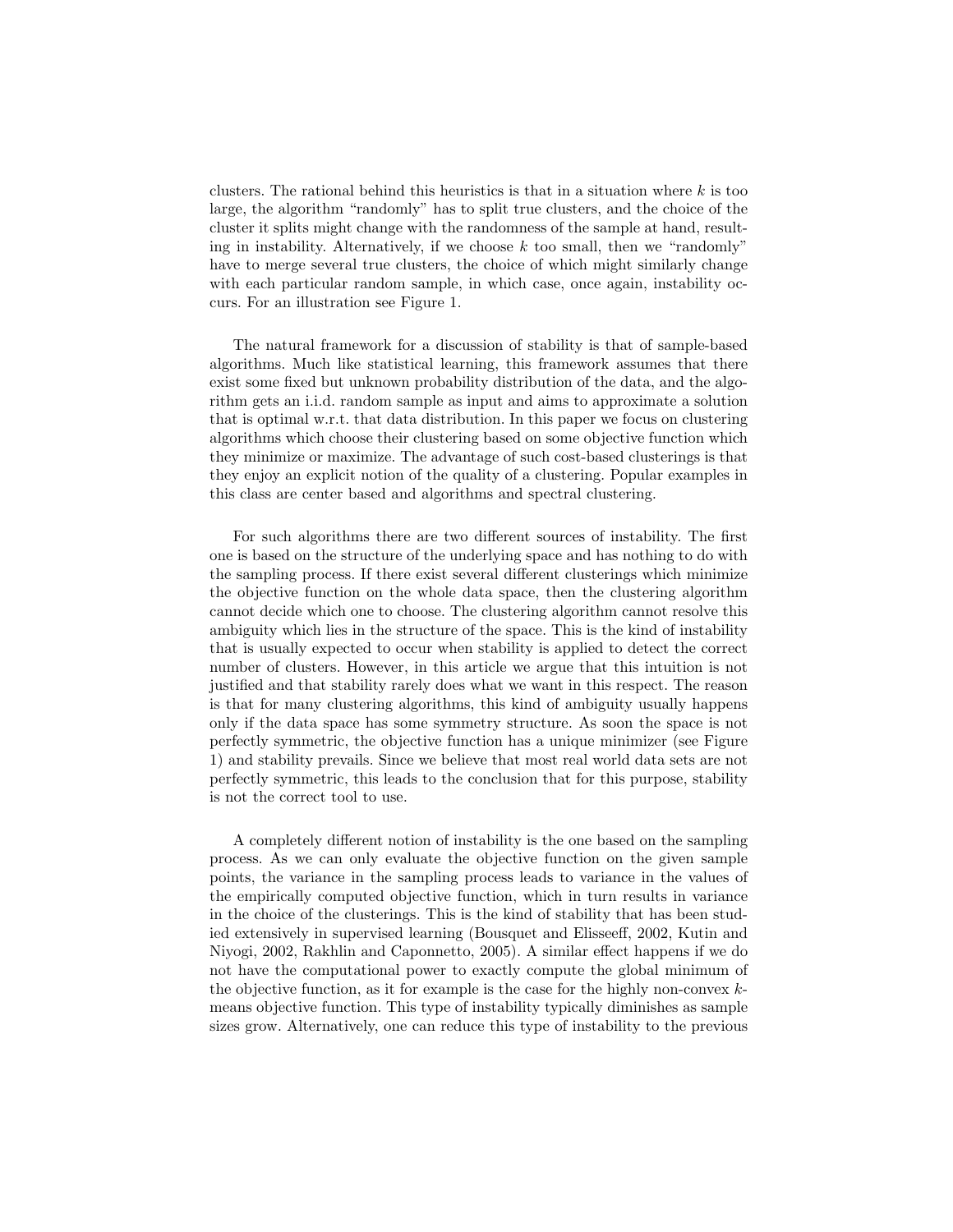

Fig. 1. The left two panels show situations where the constructed clustering (depicted by the dashed line) is highly instable, either because the chosen number of clusters is too small or too large. Note that both figures depict very symmetric situations. The right two panels show situations where clustering algorithms return stable results even though they construct a wrong number of clusters. Note that those two figures are not symmetric.

case by considering the set of  $\varepsilon$ -minimizers of the objective function (Rakhlin and Caponnetto, 2005). The set of  $\varepsilon$ -minimizers of a function is the set of all clusterings for which the quality function is at most  $\varepsilon$  from the minimal value. If we now know that we only have enough sample points to estimate the objective function up to precision  $\varepsilon$ , then the instability in the algorithm consists in "randomly" picking one of the clusterings in the set of  $\varepsilon$ -minimizers. In this paper we mainly focus on the first kind of stability. Therefore, we mainly consider the asymptotic behavior of stability as sample sizes grow to infinity.

In this work we analyze the behavior of stability of a large abstract family of clustering algorithms - algorithms that are driven by an objective function (or 'risk') that they aim to minimize. We postulate some basic abstract requirements on such algorithms (such as convergence in probability to a minimum risk solutions as cluster sizes grow to infinity), and show that for algorithms satisfying these requirements, stability is fully determined by the symmetry structure of the underlying data distribution. Specifically, if the risk has a unique minimizer the algorithm is stable, and if there exist a non-trivial symmetry of the set of risk-minimizing solutions, stability fails. Since these symmetry parameters are independent of the number of clusters, we can easily prove that in many cases stability fails to indicate the correct (or even a reasonable) number of clusterings. Our results apply in particular to two large families of clustering algorithms, center based clustering and spectral clustering.

We would like to stress that our findings do not contradict the stability results for supervised learning. The main difference between classification and clustering is that in classification we are only interested in some function which minimizes the risk, but we never explicitly look at this function. In clustering however, we do distinguish between functions even though they have the same risk. It is exactly this fundamental difference which makes clustering so difficult to analyze.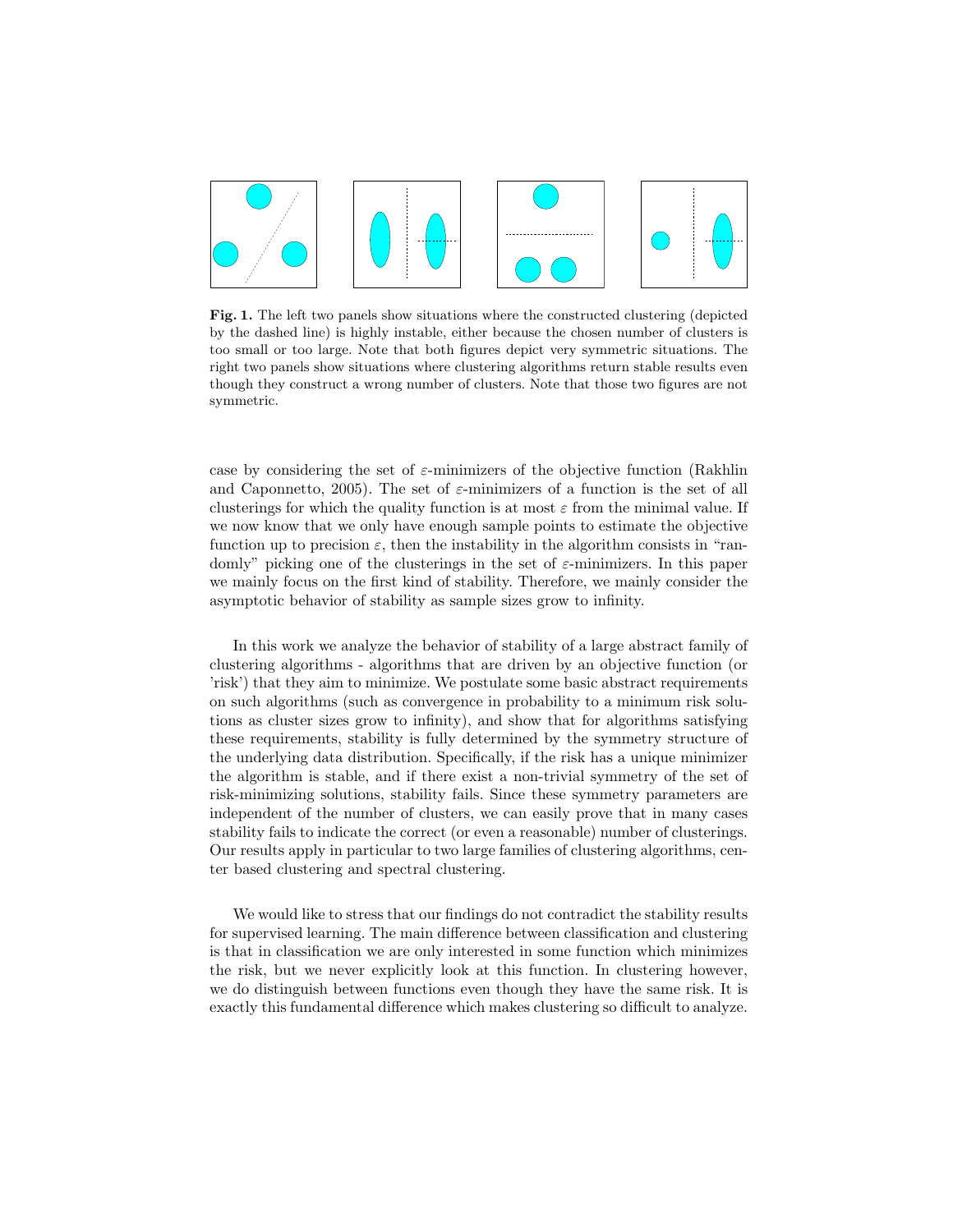After formulating our basic definitions in Section 2, we formulate an intuitive notion of risk minimizing clustering in Section 3. Section 4 presents our first central result, namely that existence of a unique risk-minimizer implies stability, and Section 5 present the complementary, instability result, for symmetric data structures. We end in section 6 by showing that two popular versions of spectral clustering display similar characterizations of stability in terms of basic data symmetry structure. Throughout the paper, we demonstrate the impact of our results by describing simple examples of data structures for which stability fails to meet 'common knowledge' expectations.

#### 2 Definitions

In the rest of the paper we use the following standard notation. We consider a data space  $X$  endowed with probability measure  $P$ . If  $X$  happens to be a metric space, we denote by  $\ell$  its metric. A sample  $S = \{x_1, ..., x_m\}$  is drawn i.i.d from  $(X, P)$ .

**Definition 1 (Clustering).** A clustering  $C$  of a set X is a finite partition  $\mathfrak{C}: X \to \mathbb{N}$ . The sets  $C_i := \{x \in X; \mathfrak{C}(x) = i\}$  are called clusters. We introduce the notation  $x \sim_C y$  if  $C(x) = C(y)$  and  $x \sim_C y$  otherwise. In case the clustering is clear from context we drop the subscript and simply write  $x \sim y$  or  $x \nsim y$ .

Definition 2 (Clustering algorithm). Any function A, that for any given finite sample  $S \subset X$  computes a clustering of X, is called a clustering algorithm.

Note that by default, the clustering constructed by an algorithm is only defined on the sample points. However, many algorithms such as center-based clusterings or spectral clustering have natural extensions of the clustering constructed on the sample to the whole data space  $X$ . For details see section 6.

Notation 1 For a finite sample (a multiset), S, let  $P_S$  be the uniform probability distribution over S.

**Definition 3 (Clustering distance).** Let  $P$  be family of probability distributions over some domain  $X$ . Let  $S$  be a family of clusterings of  $X$ . A clustering distance is function  $d : \mathcal{P} \times \mathcal{S} \times \mathcal{S} \rightarrow [0,1]$  satisfying for any  $P \in \mathcal{P}$  and any  $\mathcal{C}_1, \mathcal{C}_2, \mathcal{C}_3 \in \mathcal{S}$ 

1.  $d_P(\mathcal{C}_1, \mathcal{C}_1) = 0$ 2.  $d_P(\mathcal{C}_1, \mathcal{C}_2) = d_P(\mathcal{C}_2, \mathcal{C}_1)$  (symmetry) 3.  $d_P(\mathcal{C}_1, \mathcal{C}_3) \leq d_P(\mathcal{C}_1, \mathcal{C}_2) + d_P(\mathcal{C}_2, \mathcal{C}_3)$  (triangle inequality)

We do not require that a clustering distance satisfies that if  $d_P(\mathcal{C}_1, \mathcal{C}_2) = 0$ then  $C_1 = C_2$ . As a prototypic example we consider the Hamming distance (or pair-counting distance):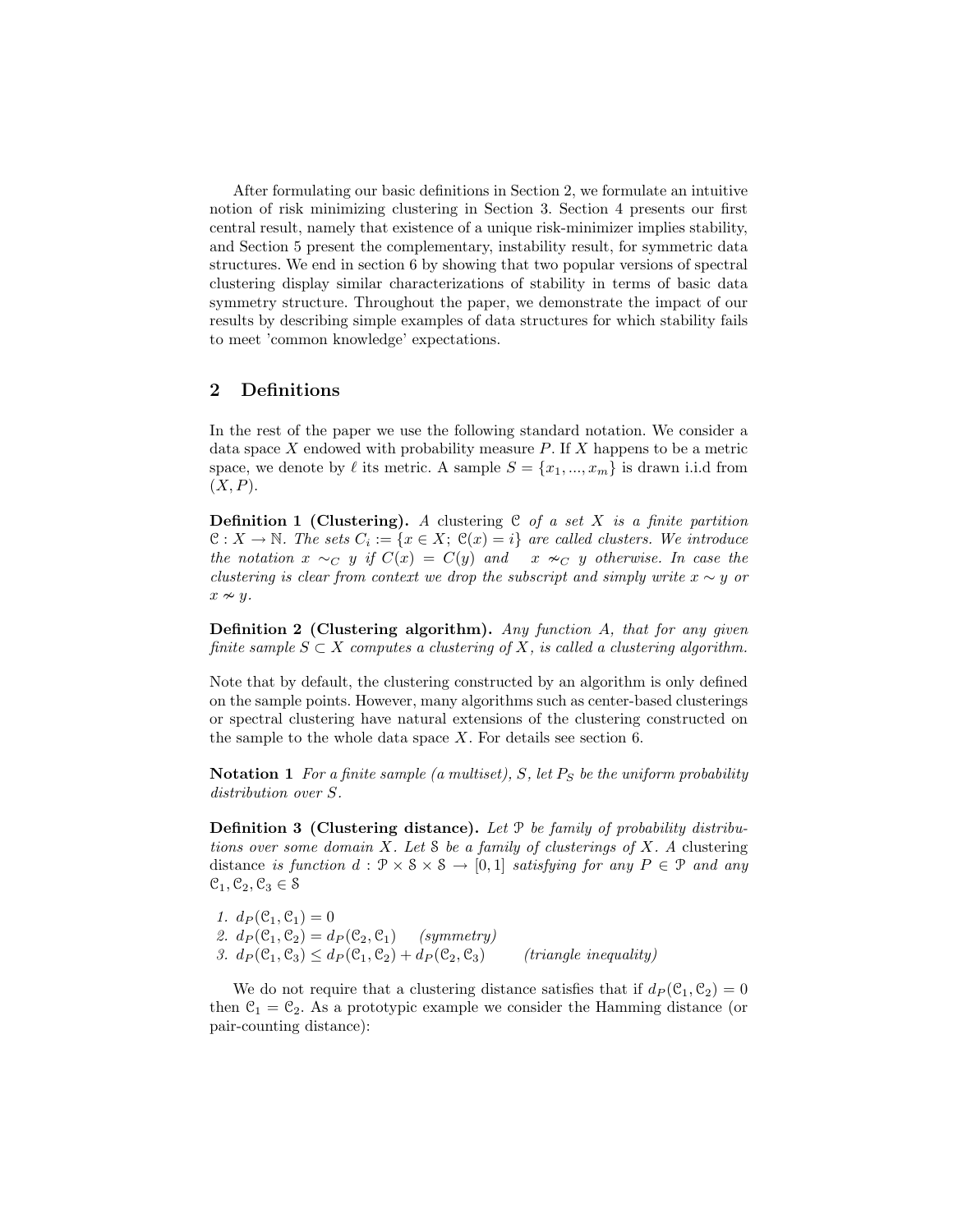**Definition 4 (Hamming distance).** For two clusterings  $C_1$ ,  $C_2$  of  $(X, P)$ , the Hamming distance is defined as

$$
d_P(\mathcal{C}_1, \mathcal{C}_2) = \Pr_{\substack{x \sim P \\ y \sim P}} [(x \sim_{\mathcal{C}_1} y) \oplus (x \sim_{\mathcal{C}_2} y)],
$$

where  $\oplus$  denotes the logical XOR operation.

It can easily be checked that  $d<sub>P</sub>$  indeed is a clustering distance. The first two properties trivially hold, and the triangle inequality follows from

$$
d_P(\mathcal{C}_1, \mathcal{C}_3) = \Pr_{\substack{x \sim P \\ y \sim P}} [(x \sim_{\mathcal{C}_1} y) \oplus (x \sim_{\mathcal{C}_3} y)]
$$
  
\n
$$
= \Pr_{\substack{x \sim P \\ y \sim P}} [(x \sim_{\mathcal{C}_1} y) \oplus (x \sim_{\mathcal{C}_2} y)) \oplus ((x \sim_{\mathcal{C}_2} y) \oplus (x \sim_{\mathcal{C}_3} y))]
$$
  
\n
$$
\leq \Pr_{\substack{x \sim P \\ y \sim P}} [(x \sim_{\mathcal{C}_1} y) \oplus (x \sim_{\mathcal{C}_2} y)] + \Pr_{\substack{x \sim P \\ y \sim P}} [(x \sim_{\mathcal{C}_2} y) \oplus (x \sim_{\mathcal{C}_3} y)]
$$
  
\n
$$
= d_P(\mathcal{C}_1, \mathcal{C}_2) + d_P(\mathcal{C}_2, \mathcal{C}_3).
$$

**Proposition 5.** The Hamming distance  $d_P$  satisfies

$$
d_P(\mathcal{C}, \mathcal{D}) \le 1 - \sum_i \sum_j (\Pr[C_i \cap D_j])^2
$$

Proof. This follows by straight forward transformations:

$$
d_P(\mathcal{C}, \mathcal{D}) = 1 - \Pr_{\substack{x \sim P \\ y \sim P}} [(x \sim_{\mathcal{C}} y) \land (x \sim_{\mathcal{D}} y)] - \Pr_{\substack{x \sim P \\ y \sim P}} [(x \approx_{\mathcal{C}} y) \land (x \approx_{\mathcal{D}} y)]
$$
  
\n
$$
\leq 1 - \Pr_{\substack{x \sim P \\ y \sim P}} [(x \sim_{\mathcal{C}} y) \land (x \sim_{\mathcal{D}} y)]
$$
  
\n
$$
= 1 - \sum_{i} \sum_{j} \Pr_{\substack{x \sim P \\ y \sim P}} [(x, y \in C_i) \land (x, y \in D_j)]
$$
  
\n
$$
= 1 - \sum_{i} \sum_{j} (\Pr[C_i \cap D_j])^2
$$

Now we define the fundamental notion of this paper:

**Definition 6.** Let  $P$  be probability distribution over  $X$ . Let  $d$  be a clustering distance. Let A be clustering algorithm. The stability of the algorithm A for the sample size m with respect to the probability distribution P is

$$
stab(A, P, m) = \mathop{\mathbb{E}}_{\substack{S_1 \sim P^m \\ S_2 \sim P^m}} d_P(A(S_1), A(S_2)).
$$

The stability of the algorithm  $A$  with respect to the probability distribution  $P$  is

$$
stab(A, P) = \limsup_{m \to \infty} stab(A, P, m).
$$

We say that algorithm A is stable for P, if  $stab(A, P) = 0$ .

Note that the algorithm  $A$  which for any input only produces the clustering consisting of one cluster  $X$ , is stable on any probability distribution  $P$ . More generally, any A which is a constant function is stable.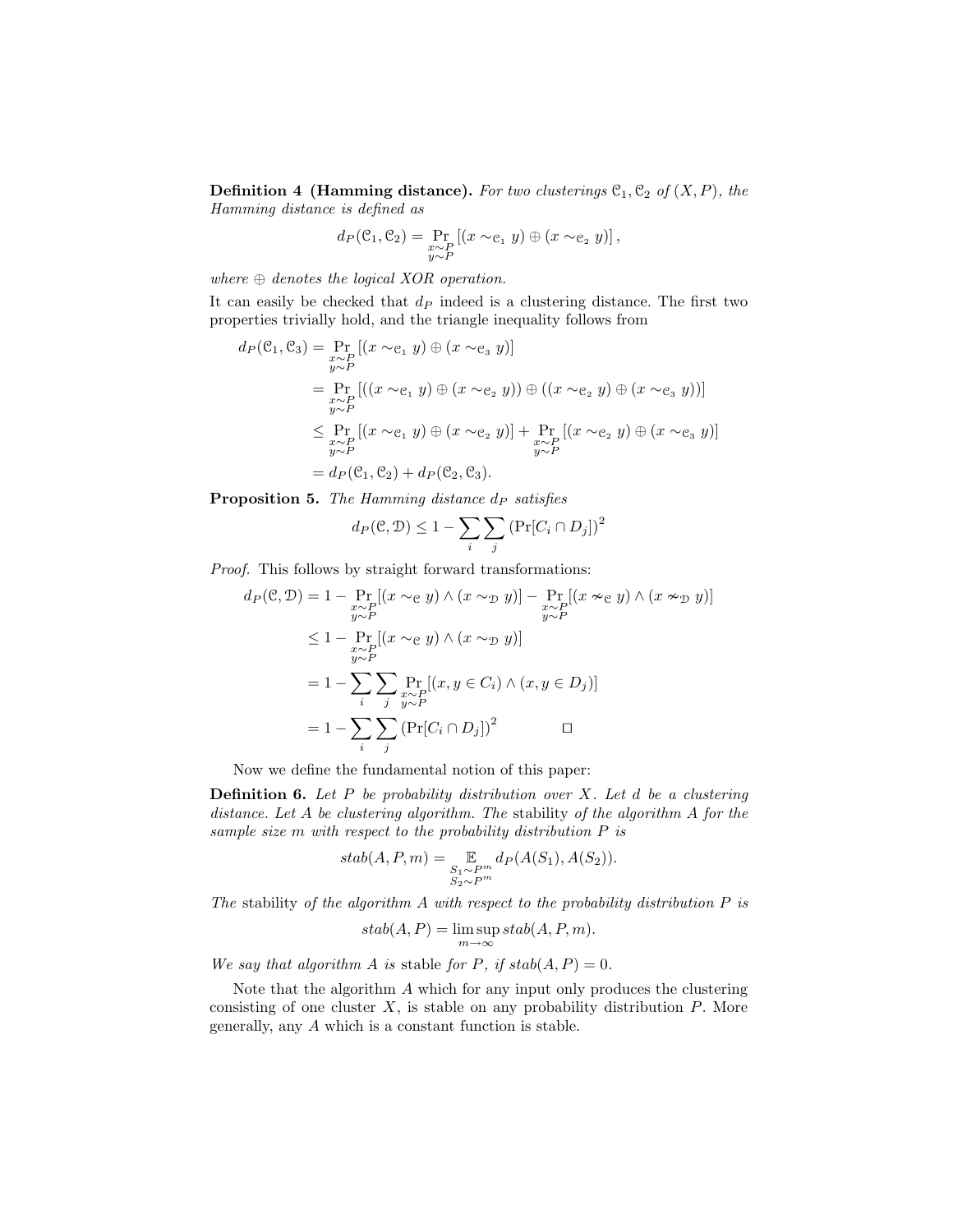#### 3 Risk optimizing clustering algorithms

A large class of clustering algorithms choose the clustering by optimizing some risk function. The large class of center based algorithms falls into this category, and spectral clustering can also be interpreted in this way.

Definition 7 (Risk optimization scheme). A risk optimization scheme is defined by a quadruple  $(X, \mathcal{S}, \mathcal{P}, R)$ , where X is some domain set, S is a set of legal clusterings of  $X$ , and  $\mathcal P$  is a set of probability distributions over  $X$ , and  $R: \mathcal{P} \times \mathcal{S} \to \mathbb{R}_0^+$  is an objective function (or risk) that the clustering algorithm aims to minimize.

Denote opt(P) := inf<sub>C∈S</sub> R(P, C). For a sample  $S \subseteq X$ , we call R(P<sub>S</sub>, C) the empirical risk of  $C$ . A clustering algorithm A is called R-minimizing, if  $R(P_S, A(S)) = opt(P_S)$ , for any sample S.

Generic examples are *center based algorithms* such as  $k$ -means and  $k$ -medians. Those clusterings pick a set of k center points  $c_1, ..., c_k$  and then assign each point in the metric space to the closest center point. Such a clustering is a k-cell Voronoi diagram over  $(X, \ell)$ . To choose the centers, k-means minimizes the risk function

$$
R(P, \mathcal{C}) = \mathop{\mathbb{E}}_{x \sim P} \min_{1 \leq i \leq k} (\ell(x, c_i))^2 \mid \text{Vor}(c_1, c_2, \dots, c_k) = \mathcal{C}
$$

while  $k$ -medians algorithm minimizes

$$
R(P, \mathcal{C}) = \mathop{\mathbb{E}}_{x \sim P} \min_{1 \leq i \leq k} \ell(x, c_i) \mid \text{Vor}(c_1, c_2, \dots, c_k) = \mathcal{C}
$$

Usually, risk based algorithms are meant to converge to the true risk as sample sizes grow to infinity.

Definition 8 (Risk convergence). Let A be an R-minimizing clustering algorithm. We say that A is risk converging, if for every  $\epsilon > 0$  and every  $\delta \in (0,1)$ there is  $m_0$  such that for all  $m > m_0$ 

$$
\Pr_{S \sim P^m}[R(P,A(S)) < opt(P) + \epsilon] > 1 - \delta
$$

for any probability distribution  $P \in \mathcal{P}$ .

For example, in the case of k-mean and k-medians on bounded subset of  $\mathbb{R}^d$ with Euclidean metric, Ben-David  $(2004)$  has shown that they both minimize risk from samples.

### 4 Stability of risk minimizing algorithms

In this section we investigate the stability of risk optimizing clustering algorithms. We will see that their stability solely depends on the existence of a unique minimizer of the risk function. In this section we fix a risk minimization scheme  $(X, \mathcal{S}, \mathcal{P}, R)$ .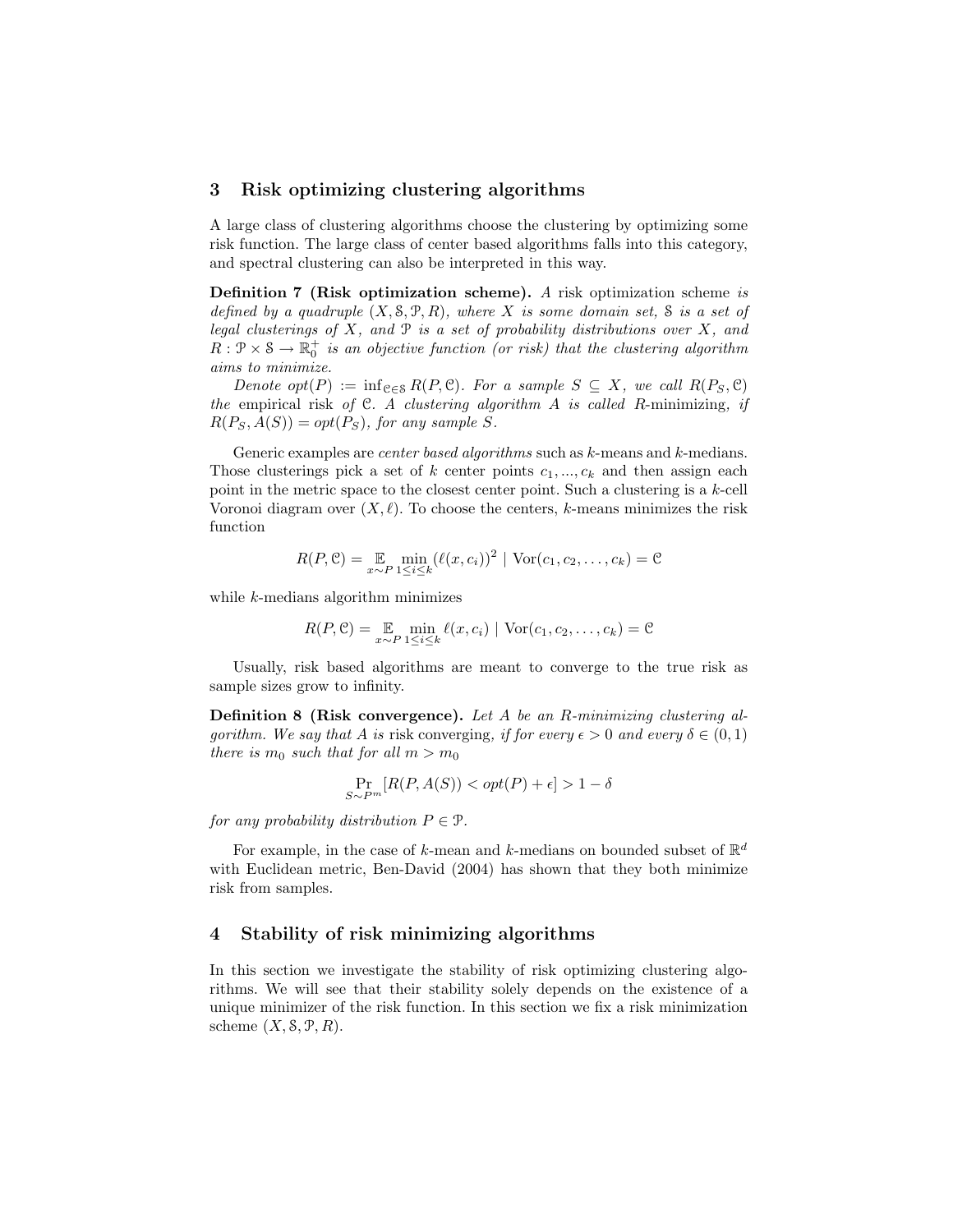**Definition 9.** Let d be a clustering distance. We say that a probability distribution P has unique minimizer  $C^*$  if

$$
(\forall \eta > 0) \; (\exists \epsilon > 0) \; (R(P, \mathcal{C}) < opt(P) + \epsilon \implies d_P(\mathcal{C}^*, \mathcal{C}) < \eta).
$$

More generally, we say a probability distribution  $P$  has n distinct minimizers, if there exists  $\mathcal{C}_1^*, \mathcal{C}_2^*, \ldots, \mathcal{C}_n^*$  such that  $d_P(\mathcal{C}_i^*, \mathcal{C}_j^*) > 0$  for all  $i \neq j$ , and

 $(\forall \eta > 0) \ (\exists \epsilon > 0) \ (R(P, \mathcal{C}) < opt(P) + \epsilon \implies (\exists 1 \leq i \leq n) \ d_P(\mathcal{C}_i^*, \mathcal{C}) < \eta).$ 

Note that there is a technical subtlety here; the definition does not require that there is only a single clustering with the minimal cost, but rather that for any two optima  $\mathcal{C}_1^*, \mathcal{C}_2^*, d_P(\mathcal{C}_1^*, \mathcal{C}_2^*) = 0$ . Technically, we can overcome this difference by forming equivalence classes of clusterings, saying that two clusterings are equivalent if their clustering distance is zero. Similarly,  $n$  distinct optima correspond n such equivalence classes of optimal clusterings.

Theorem 10 (Stability theorem). If P has unique minimizer  $\mathbb{C}^*$ , then any R-minimizing clustering algorithm which is risk converging is stable on P.

Proof. Let A be a risk converging R-minimizing clustering algorithm. Suppose we are given  $\zeta > 0$  and want to show that for large enough m is  $stab(A, P, m) < \zeta$ . Let us pick  $\delta \in (0,1)$  and  $\eta > 0$ , both small enough so that

$$
2(\eta + \delta) < \zeta. \tag{1}
$$

Let  $\mathbb{C}^*$  be the unique minimizer, then for  $\eta$  there is some  $\epsilon > 0$  such that

$$
R(P, \mathcal{C}) < opt(P) + \epsilon \implies d_P(\mathcal{C}, \mathcal{C}^*) < \eta. \tag{2}
$$

Since A is risk converging, there is  $m_0$  such that for all  $m > m_0$ 

$$
\Pr_{S \sim P^m} [R(P, A(S)) \ge opt(P) + \epsilon] < \delta.
$$
 (3)

Combining (2) and (3), for  $m > m_0$  we have

$$
\Pr_{S \sim P^m}[d_P(A(S), \mathcal{C}^*) \ge \eta] \le \Pr_{S \sim P^m}[R(P, A(S)) \ge opt(P) + \epsilon] < \delta. \tag{4}
$$

Finally, for  $m > m_0$  we bound the stability as

$$
stab(A, P, m) = \underset{S_1 \sim P^m}{\mathbb{E}} dp(A(S_1), A(S_2))
$$
  
\n
$$
\leq \underset{S_2 \sim P^m}{\mathbb{E}} dp(A(S_1), C^*) + d_P(C^*, A(S_2))
$$
  
\n
$$
\leq \underset{S_2 \sim P^m}{\mathbb{E}} dp(A(S_1), C^*) + d_P(C^*, A(S_2))
$$
  
\n
$$
= 2 \underset{S \sim P^m}{\mathbb{E}} dp(A(S), C^*)
$$
  
\n
$$
\leq 2 \left( \eta \cdot \underset{S \sim P^m}{\Pr} [d_P(A(S), C^*) < \eta] + 1 \cdot \underset{S \sim P^m}{\Pr} [d_P(A(S), C^*) \geq \eta] \right)
$$
  
\n
$$
\leq 2 \left( \eta + \underset{S \sim P^m}{\Pr} [R(P, A(S)) \geq opt(P) + \epsilon] \right)
$$
  
\n
$$
\leq 2(\eta + \delta)
$$
  
\n
$$
< \zeta.
$$

 $\Box$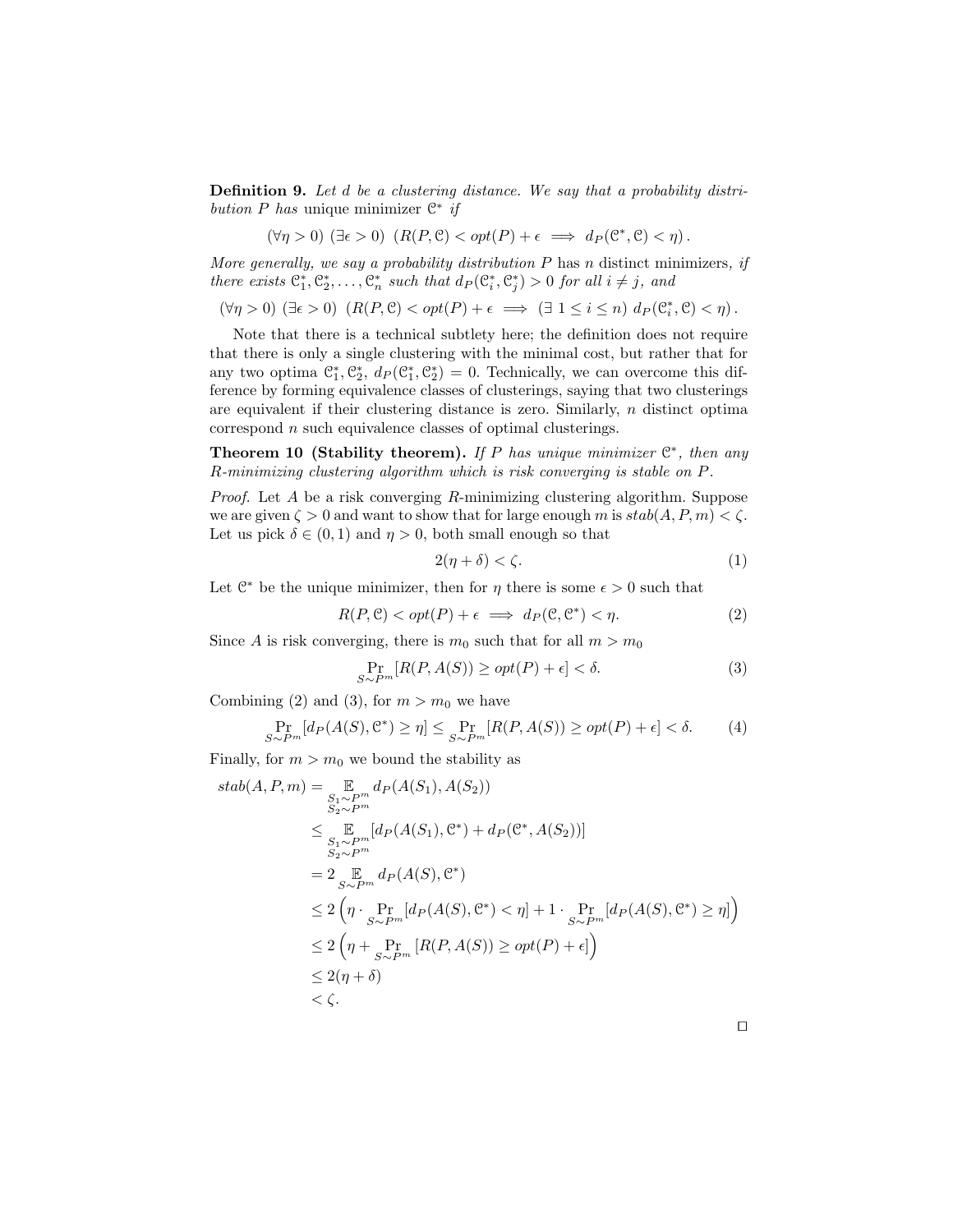Note that this result applies in particular to the  $k$ -means and the  $k$ -median clustering paradigms (namely, to clustering algorithms that minimize any of these common risk functions).

#### 4.1 Unexpected behaviors of stability

As a first example to the surprising consequences of Theorem 10, consider the uniform distribution over the unit interval  $[0, 1]$ . It is not hard to figure out that, for any number of clusters,  $k$ , both  $k$ -medians and  $k$ -means have exactly one risk minimizer—the clustering

$$
C(x) = i, \qquad x \in \left[\frac{i-1}{k}, \frac{i}{k}\right).
$$

Therefore, from the stability theorem, it follows that both  $k$ -medians and  $k$ means clustering are stable on the interval uniform distribution for any value of k. Similarly consider the stability of  $k$ -means and  $k$ -medians on the two rightmost examples on the Figure 1. The rightmost example on the picture has for  $k = 3$ unique minimizer as shown and therefore is stable, although the correct choice of k should be 2. The second from right example has, for  $k = 2$ , a unique minimizer as shown, and therefore is again stable, although the correct choice of  $k$  should be 3 in that case. Note also that in both cases, the uniqueness of minimizer is implied by the asymmetry of the data distributions. It seems that the number of optimal solutions is the key to instability. For the important case of Euclidean space  $\mathbb{R}^d$  we are not aware of any example such that the existence of two optimal sets of centers does not lead to instability. We therefore conjecture:

Conjecture 11 (Instability). If P has multiple minimizers then any R-minimizing algorithm which is risk converging is unstable on P.

While we cannot, at this stage, prove the above conjecture in the generality, we can prove that a stronger condition, symmetry, does imply instability for center based algorithms and spectral clustering algorithms.

#### 5 Symmetry and instability

In this subsection we define a formal notion of symmetry for metric spaces with a probability distribution. We prove that if there are several risk minimizers which are "symmetric" to each other, then risk minimizing algorithms are bound to be unstable on this distribution. Before we can formulate claim precisely we need introduce some further notation and definitions.

Definition 12 (Measure-preserving symmetry). Let P be a probability distribution over  $(X, \ell)$ . A function  $g : X \to X$ , is called P-preserving symmetry of  $(X, \ell)$  if,

1. For any P-measurable set  $A \subseteq X$ ,  $Pr[A] = Pr[g(A)]$ .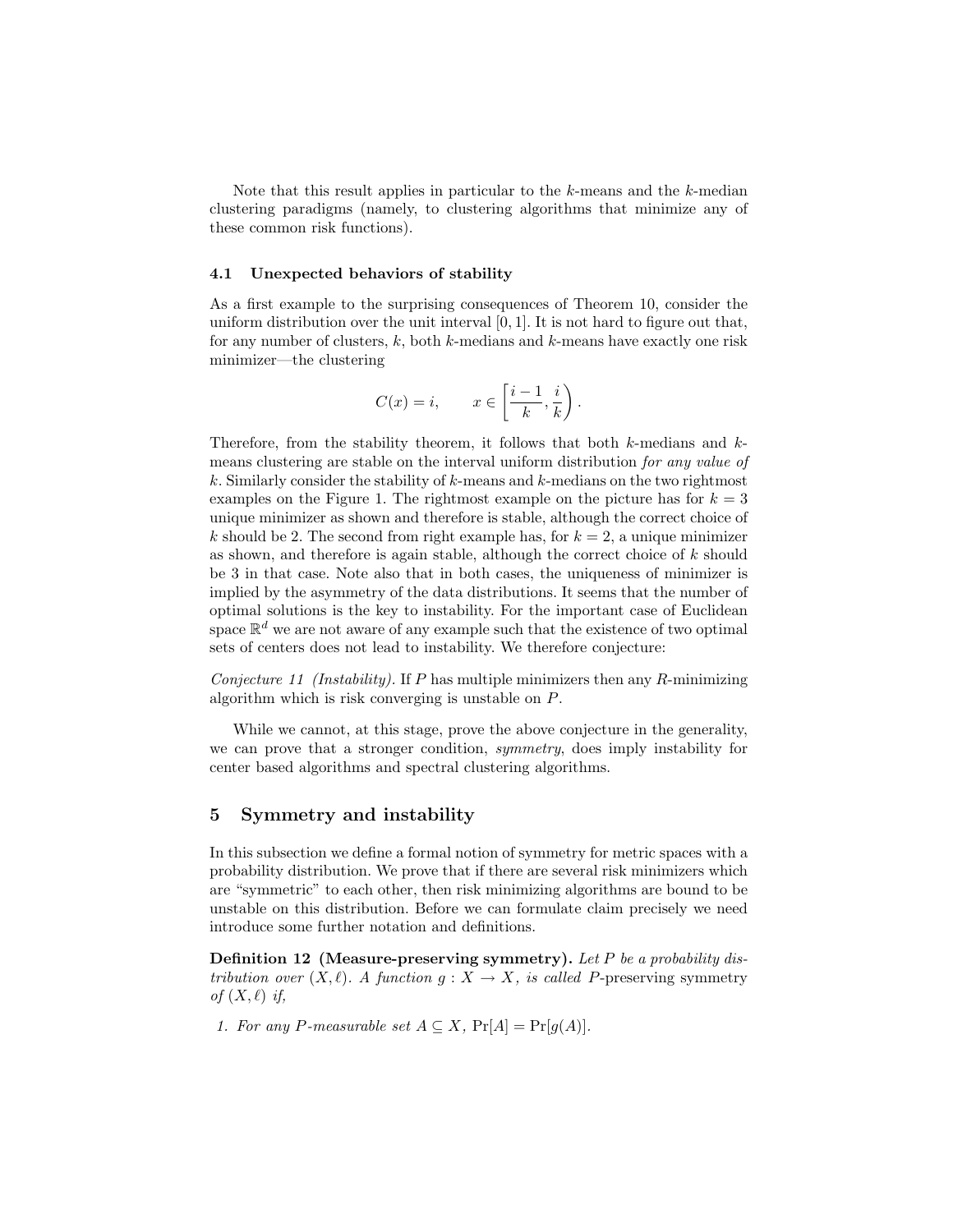2. 
$$
\Pr_{\substack{x \sim P \\ y \sim P}} [\ell(x, y) = \ell(g(x), g(y))] = 1.
$$

Note 1: For any finite sample  $S$  (a multi-set), if  $g$  is an isometry on  $S$  then  $g$ is also an S-preserving symmetry, where  $S$  is any discrete distribution on  $S$ . In what follows we adopt the following notation: If  $g: X \to X$ , then for set  $A \subset X$ by  $g[A] = \{g(x) \mid x \in A\}$ . For a probability distribution P let  $P_q$  be defined by  $P_g[A] = P[g^{-1}(A)]$  for every set A whose pre-image is measurable. If g is oneto-one then for a clustering  $\mathcal{C}: X \to \mathbb{N}$  we define  $g[\mathcal{C}]$  by  $(g[\mathcal{C}])(x) = \mathcal{C}(g^{-1}(x)),$ or in other words that the clusters of  $g[\mathcal{C}]$  are images of clusters of  $\mathcal{C}$  under  $g$ <sup>1</sup>

Definition 13 (Distance-Distribution dependent risk). We say that a risk function R is ODD if it depends only on distances and distribution. Formally, R is ODD if for every probability distribution P, every P-preserving symmetry g, and every clustering C

$$
R(P, \mathcal{C}) = R(P, g(\mathcal{C})).
$$

Note 2: For any finite sample S, if q is an isometry on S and R is ODD, then for every clustering  $\mathcal{C}, R(P_S, \mathcal{C}) = R(P_S, g(\mathcal{C})) = R(g(P_S), g(\mathcal{C}))$ . This follows from Note 1 and the definition of R being ODD.

Definition 14 (Distance-Distribution dependent clustering distance). We say that a clustering distance d is ODD if it depends only on distances and distribution. Formally, d is ODD if for every probability distribution P, every P-preserving symmetry q, and any two clusterings  $C_1, C_2$ 

$$
d_P(\mathcal{C}_1, \mathcal{C}_2) = d_P(g(\mathcal{C}_1), g(\mathcal{C}_2)).
$$

Note that every natural notion of distance (in particular the Hamming distance and information based distances) is ODD.

**Theorem 15 (Instability from symmetry).** Let  $R$  be an ODD risk function, and d an ODD clustering distance. Let P be probability distribution so that for some n, P has n distinct minimizers, and let g be a P-symmetry such that for every R-minimizer  $\mathbb{C}^*, d_P(\mathbb{C}^*, g(\mathbb{C}^*)) > 0$ , then any R-minimizing clustering algorithm which is risk convergent is unstable on P.

*Proof.* Let the optimal solutions minimizing the risk be  $\{C_1^*, C_2^*, \ldots, C_n^*\}$ . Let  $r = \min_{1 \leq i \leq n} d_P(\mathcal{C}_i^*, g(\mathcal{C}_i^*)).$  Let  $\epsilon > 0$  be such that

$$
R(P, \mathcal{C}) < opt(P) + \epsilon \implies (\exists \ 1 \le i \le n) \ d_P(\mathcal{C}_i^*, \mathcal{C}) < r/4
$$

(the existence of such an  $\epsilon$  is implied by having n distinct minimizers for P). Let  $T = \{S \in X^m \mid R(P, A(S)) < opt(P) + \epsilon\}.$  By the risk-convergence of A, there exist some  $m_0$  such that for all  $m > m_0$ ,  $P(T) > 0.9$ .

 $^{\rm 1}$  We can also handle the case where  $g$  fails to be one-to-one on a set of probability of zero. For the sake of clarity we omit this technicality.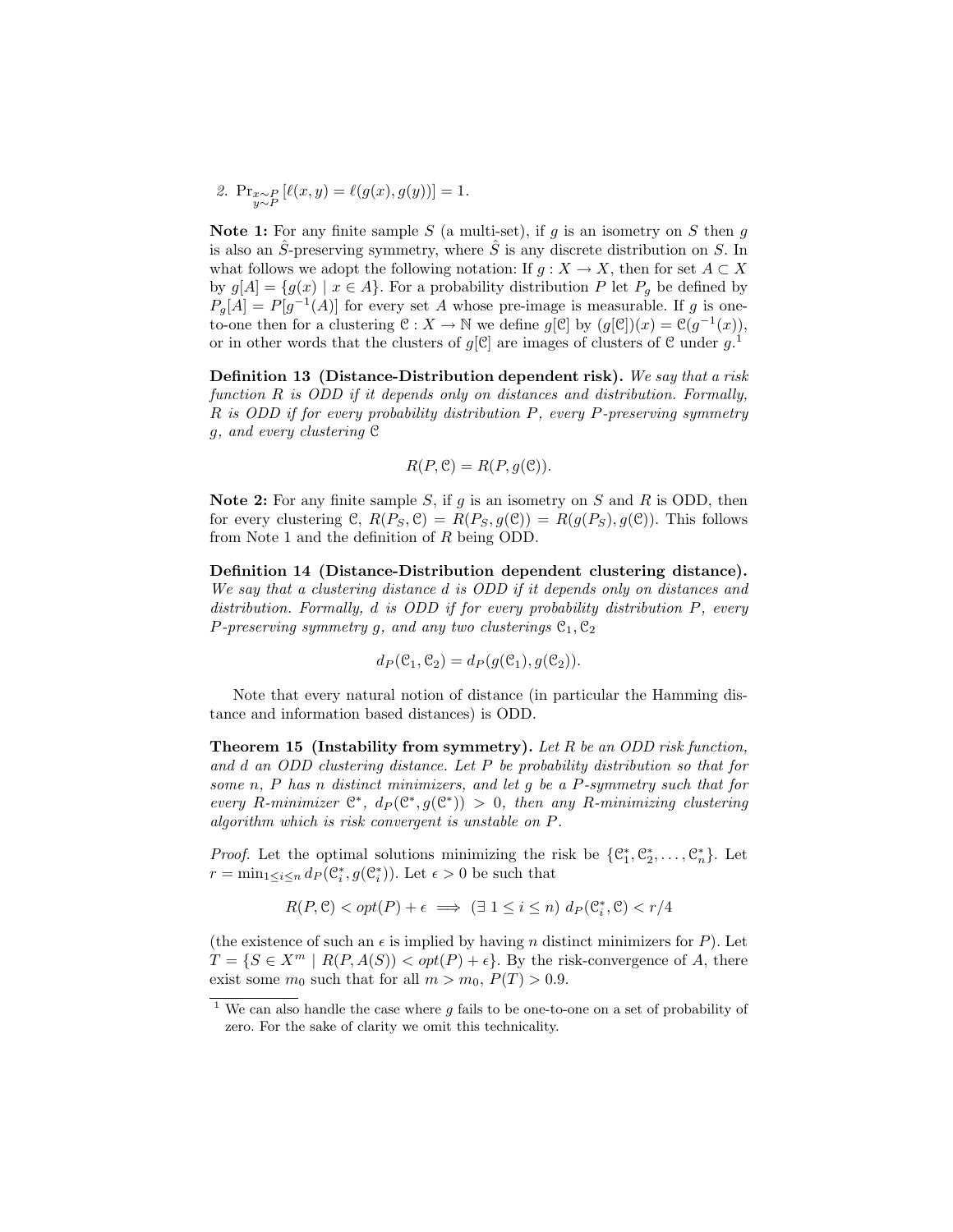For  $1 \leq i \leq n$ , let  $T_i = \{ S \in T \mid d_p(\mathcal{C}_i^*, A(S)) \leq r/4 \}$ . Clearly, there exist some  $i_0$  for which  $P(T_{i_0}) \geq 0.9/n$ . Since g is a symmetry, and R is ODD,  $g(S) \in T$  for every sample  $S \in T$ .

Since  $d_P(\mathcal{C}_{i_0}^*, g(\mathcal{C}_{i_0}^*)) \geq r$ , and, for all  $S \in T_{i_0}$ ,  $d_P(\mathcal{C}_{i_0}^*, A(S)) \leq r/4$ , and  $d_P$ is ODD, we get that for all  $S \in T_{i_0}$ ,  $d_P(g(\mathcal{C}_{i_0}^*), A(g(S))) \leq r/4$ . The triangle inequality for  $d_P$  implies now that for every  $S \in T_{i_0}$  and every  $S' \in g[T_{i_0}],$  $d_P(A(S), A(S')) \geq r/2$ . Finally, since g is a P-symmetry, one gets  $P(g[T_{i_0}]) \geq$  $0.9/n$ .

We are now in a position to lower-bound the stability for all  $m \geq m_0$ :

$$
stab(A, P, m) = \mathop{\mathbb{E}}_{S \sim P^{m}} dp(A(S), A(S'))
$$
  
\n
$$
\geq \frac{r}{2} \mathop{\mathbb{P}}_{S \sim P^{m}} \left[ d_{P}(A(S), A(S')) \geq \frac{r}{2} \right]
$$
  
\n
$$
\geq \frac{r}{2} \mathop{\mathbb{P}}_{S' \sim P^{m}} \left[ S \in T_{i_{0}} \wedge S' \in g[T_{i_{0}}] \right]
$$
  
\n
$$
= \frac{r}{2} \mathop{\mathbb{P}}_{S \sim P^{m}} \left[ S \in T_{i_{0}} \right] \mathop{\mathbb{P}}_{S' \sim P^{m}} \left[ S' \in g[T_{i_{0}}] \right]
$$
  
\n
$$
\geq \frac{r(0.9)^{2}}{2n^{2}}
$$

Therefore the stability at infinity,  $stab(A, P)$ , is positive as well, and hence A is unstable on  $P$ .



Fig. 2. The densities of two "almost the same" probability distributions over  $\mathbb R$  are shown. (a) For  $k = 3$ , are the k-means and k-medians unstable. (b) For  $k = 3$ , are the  $k$ -means and  $k$ -medians stable.

For example, if X is the real line R with the standard metric  $\ell(x, y) = |x - y|$ and P is the uniform distribution over  $[0, 4] \cup [12, 16]$  (see Figure 2a), then  $g(x) = 16-x$  is a P-preserving symmetry. For  $k = 3$ , both k-means and k-median have exactly two optimal triples of centers  $(2, 13, 15)$  and  $(1, 3, 14)$ . Hence, for  $k = 3$ , both k-means and k-medians are unstable on P.

However, if we change the distribution slightly, such that the weight of the first interval is little bit less than 1/2 and the weight of the second interval is accordingly a little bit above  $1/2$ , while retaining uniformity on each individual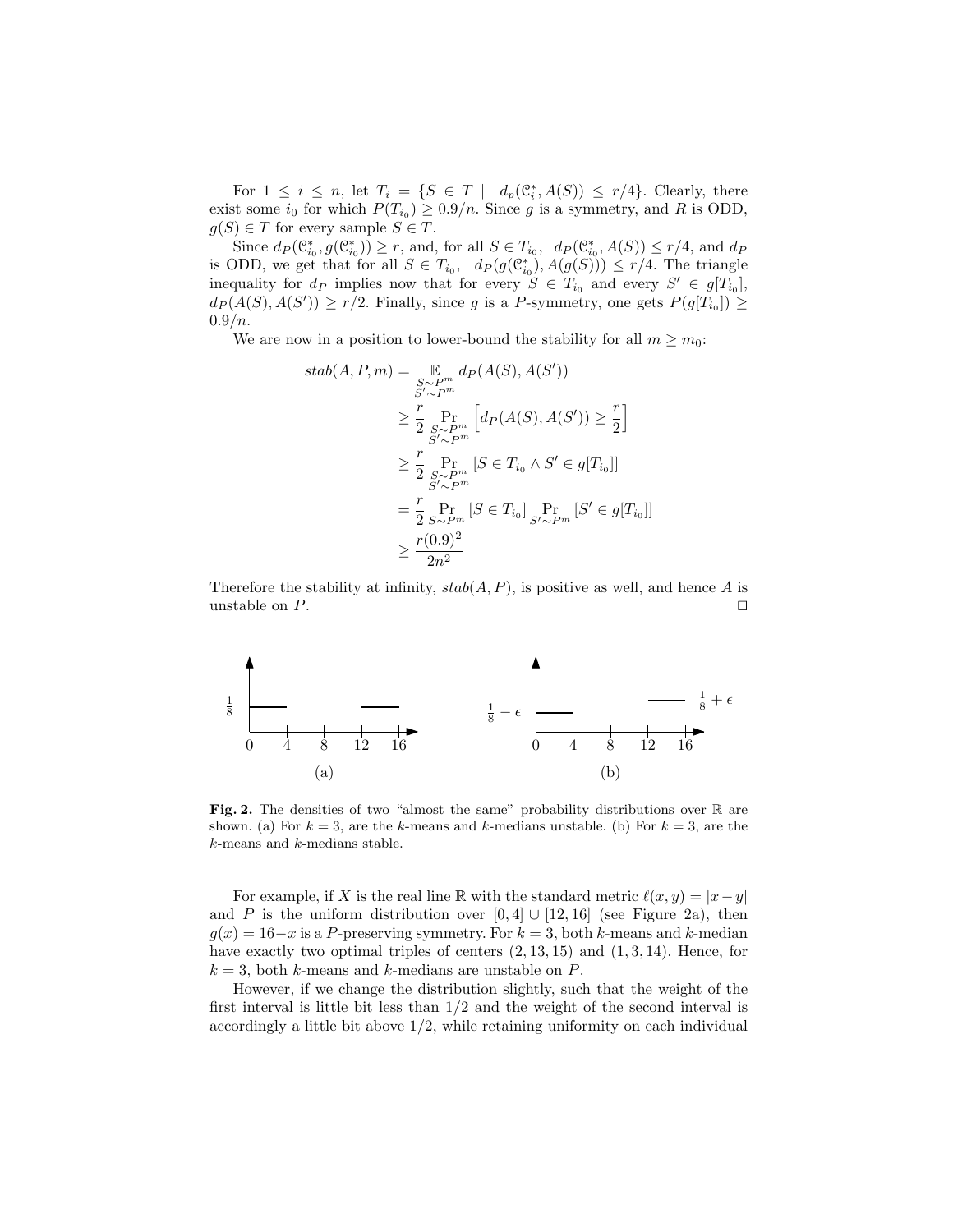interval (see Figure 2b), there will be only one optimal triple of centers, namely,  $(2, 13, 15)$ . Hence, for the same value,  $k = 3$ , k-means and k-medians become stable. This illustrates again how unreliable is stability as an indicator of a meaningful number of clusters.

### 6 Stability of spectral clustering

In this section we show similar stability results for spectral clustering. Namely, we show that the existence of a unique minimizer for the associated risk implies stability, and that the existence of non-trivial symmetries implies instability. We consider two variants of spectral clustering, the standard one, and a less standard version related to kernel k-means.

Assume we are given *n* data points  $x_1, ..., x_m$  and their pairwise similarities  $s(x_i, x_j)$ . Let W denote the similarity matrix, D the corresponding degree matrix, and L the normalized graph Laplacian  $L = D^{-1}(D - W)$ . One of the standard derivations of normalized spectral clustering is by the normalized cut criterion (Shi and Malik, 2000). The ultimate goal is to construct  $k$  indicator vectors  $v_i = (v_i^1, ..., v_i^m)^t$  with  $v_i^j \in \{0, 1\}$  such that the normalized cut  $Ncut = \text{tr}(V^t L V)$  is minimized. Here V denotes the  $m \times k$  matrix containing the indicator vectors  $v_i$  as columns. As it is NP hard to solve this discrete optimization problem exactly, we have to resort to relaxations. In the next two subsections we investigate the stability of two different spectral clustering algorithms based on two different relaxations.

#### 6.1 Stability of the standard spectral clustering algorithm

The "standard relaxation" as used in Shi and Malik (2000) is to relax the integer condition  $v_i^j \in \{0,1\}$  to  $v_i^j \in \mathbb{R}$ . It can be seen that the solution of the relaxed problem is then given by the first k eigenvectors  $v_1, ..., v_k$  of the matrix L. To construct a clustering from those eigenvectors we then embed the data points  $x_i$ into the *k*-dimensional Euclidean space by  $T_v : x_i \mapsto z_i := (v_1^{(i)}, ..., v_k^{(i)})$  $\binom{n}{k}$ . Then we apply the standard k-means clustering algorithm to the embedded points  $z_1, \ldots, z_m$  to obtain the final clustering C into k clusters. This algorithm cannot easily be cast into a problem where we minimize one single cost function. Instead we proceed in two stages. In the first one we minimize the eigenvector cost function  $tr(V^t L V)$ , and in the second one the standard k-means objective function on the embedded points  $z_i$ .

To discuss the distance between spectral clusterings based on different samples, we first have to extend a clustering constructed on each sample to the whole data space  $X$ . For spectral clustering there exists a natural extension operator as follows (see von Luxburg et al. (2004) for details). We extend an eigenvector  $v_i$  of eigenvalue  $\lambda_i$  to a function  $\hat{f}_i : X \to \mathbb{R}$  by defining  $\hat{f}_i(x) =$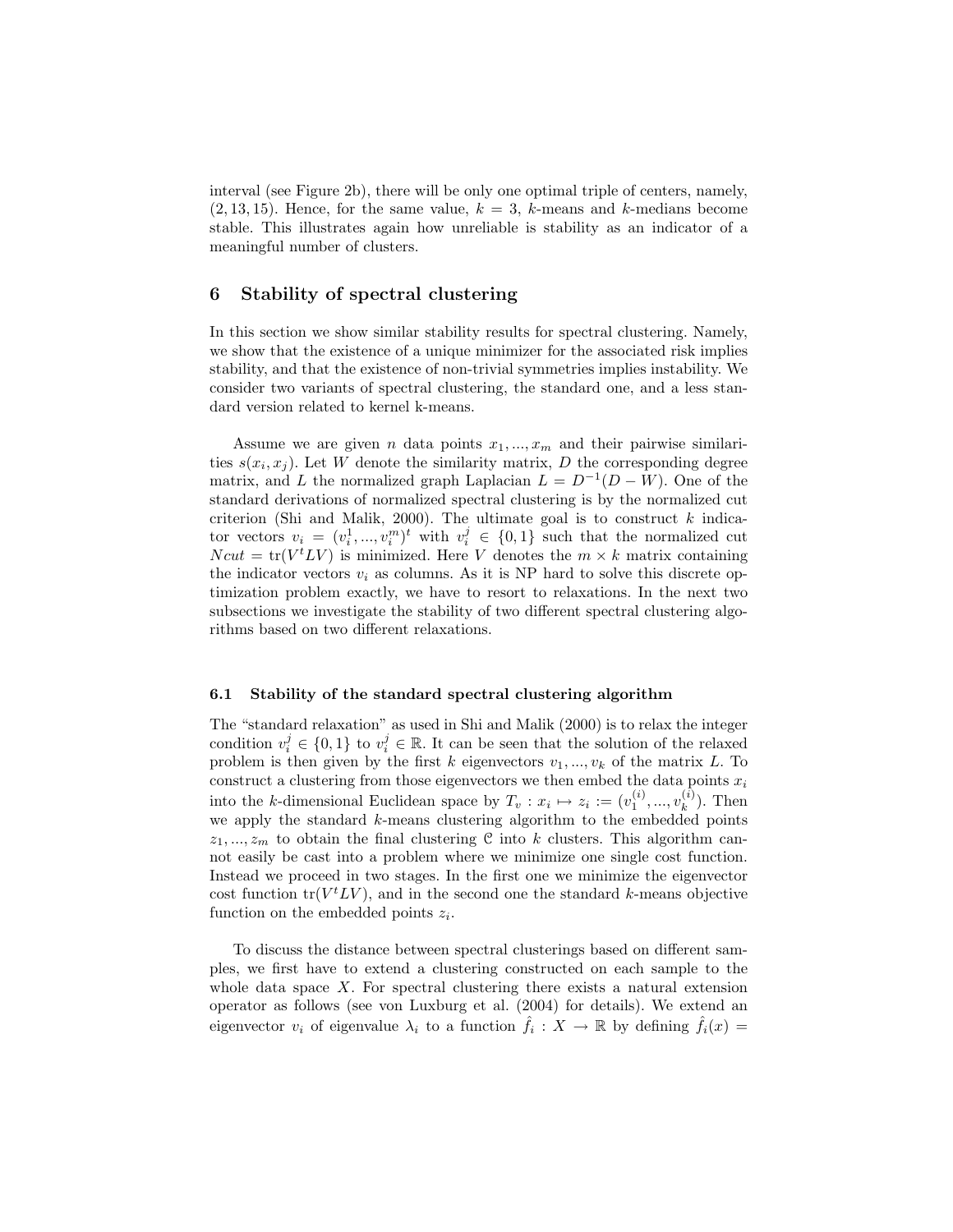$(\sum_{j=1}^m s(x,x_j)v_i^{(j)})/(m(1-\lambda_i))$ . Next we extend the embedding  $T_v: \{x_1,..,x_m\} \to$  $\mathbb{R}^k$  to an embedding  $T_{\hat{f}}: X \to \mathbb{R}^k$  by  $T_{\hat{f}}: x \mapsto z := (\hat{f}_1^{(i)}, ..., \hat{f}_k^{(i)})$  $\binom{n}{k}$ . Note that  $T_{\hat{f}}(x_i) = T_v(x_i)$ . Now we perform k-means clustering on the images of the sample points  $z_i$  in  $\mathbb{R}^k$ . Finally, this clustering is extended by the standard extension operator for k-means, that is we assign all points  $z$  to the closest center  $c_i$ , where  $c_1, ..., c_k \in \mathbb{R}^k$  are the centers constructed by k-means on the embedded data points  $z_1, ..., z_m$ . Then we define the exended clustering on X by setting  $x \sim_{\mathfrak{C}} y$ if the images of x and y are in the same cluster in  $\mathbb{R}^k$ .

Theorem 16 (Stability of normalized spectral clustering). Let the data space  $X$  be compact, and the similarity function  $s$  be non-negative, symmetric, continuous, and bounded away from 0. Assume that the limit clustering based on  $\mathcal L$  is unique (that is, the first k eigenfunctions  $f_1, ..., f_k$  of the limit operator L are unique and the k-means objective function applied to  $T_f(X)$  has a unique minimizer). Let C and D be the extensions of the spectral clusterings computed from two independent samples  $x_1, ..., x_m$  and  $x'_1, ..., x'_m$ . Then  $\lim_{m\to\infty} d_P(\mathcal{C}, \mathcal{D}) = 0$  in probability.

Proof. (Sketch) The proof is based on techniques developed in von Luxburg et al. (2004), to where we refer for all details. The uniqueness of the first eigenfunctions implies that for large enough m, the first k eigenvalues of  $\mathcal L$  have multiplicity one. Denote the eigenfunctions of  $\mathcal{L}$  by  $f_i$ , the eigenvectors based on the first sample by  $v_i$ , and the ones based on the second sample by  $w_i$ . Let  $\hat{f}_i$  and  $\hat{g}_i$ the extensions of those eigenvectors. In von Luxburg et al. (2004) it has been proved that  $\|\hat{f}_i - f_i\|_{\infty} \to 0$  and  $\|\hat{g}_i - f_i\|_{\infty} \to 0$  almost surely. Now denote by  $T_{\hat{f}}$  the embedding of X to  $\mathbb{R}^k$  based on the functions  $(\hat{f}_i)_{i=1,\dots,k}$ , by  $T_{\hat{g}}$ the one based on  $(\hat{g}_i)_{i=1,\ldots,k}$ , and by  $T_f$  the one based on  $(f_i)_{i=1,\ldots,k}$ . Assume that we are given a fixed set of centers  $c_1, ..., c_k \in \mathbb{R}^k$ . By the convergence of the eigenfunctions we can conclude that  $\sup_{s=1,\dots,k} ||T_{\hat{f}}(x)-c_s||-||(T_{f}(x)-c_s|| \to$ 0 a.s.. In particular, this implies that if we fix a set of centers  $c_1, ..., c_k$  and cluster the space X based on the embeddings  $T_f$  and  $T_f$ , then the two resulting clusterings  $C$  and  $D$  of X will be very similar if the sample size  $m$  is large. In particular,  $\sup_{i=1,\dots,k} P(C_i \triangle D_i) \to 0$  a.s., where  $\triangle$  denotes the symmetric difference between sets. Together with Proposition 5, for a fixed set of centers this implies  $d_P(\mathcal{C}, \mathcal{D}) \to 0$  almost surely. Finally we have to deal with the fact that the centers used by spectral clustering are not fixed, but are the ones computed by minimizing the k-means objective function on the embedded sample. Note that the convergence of the eigenvectors also implies that the  $k$ -means objective functions based  $\hat{z}_i$  and  $z_i$ , respectively, are uniformly close to each other. As a consequence, the minimizers of both functions are uniformly close to each other, which by the stability results proved above leads to the desired result.  $\Box$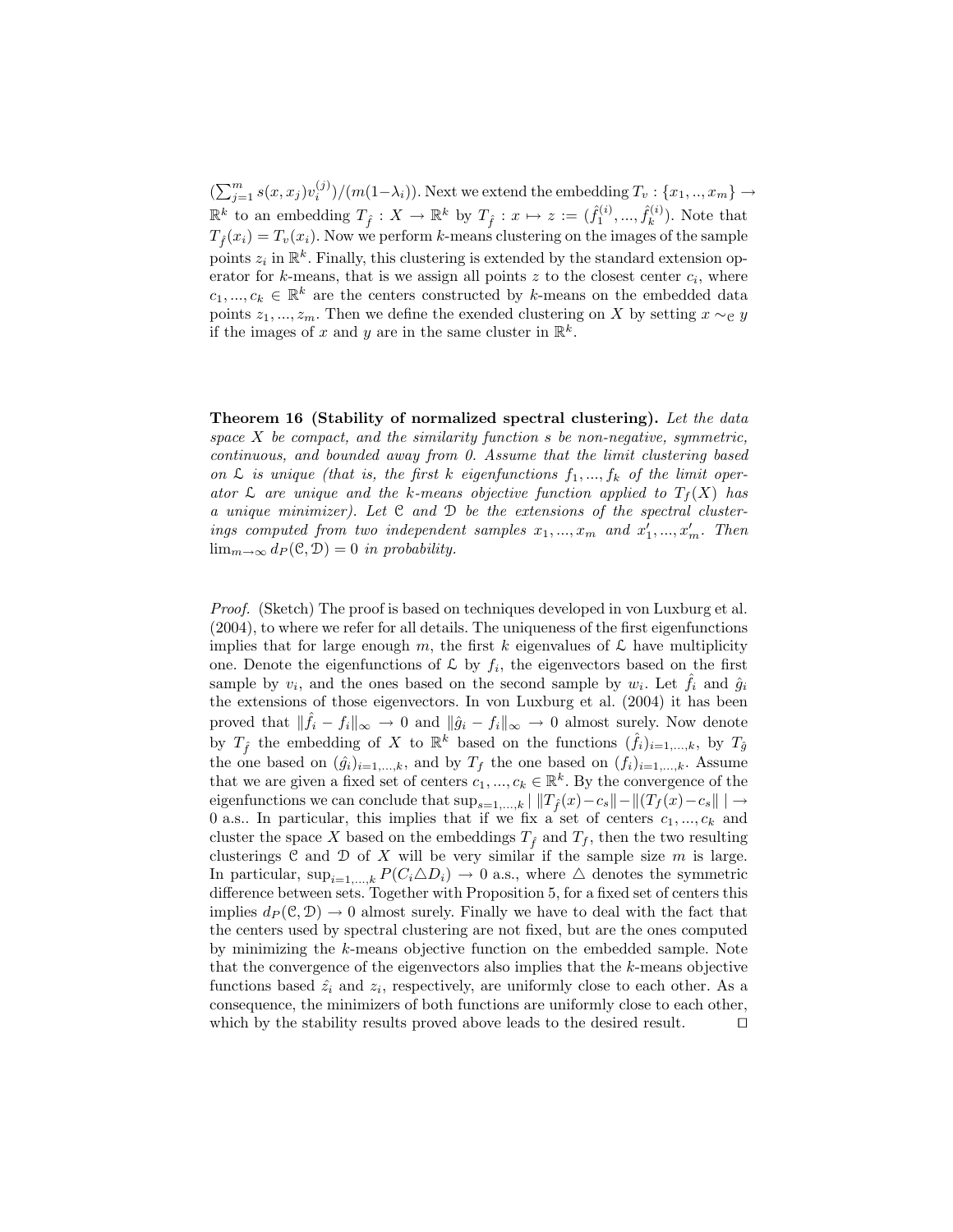#### 6.2 Stability of the kernel-k-means version of spectral clustering

In this subsection we would like to consider another spectral relaxation. It can be seen that minimizing Ncut is equivalent to solving a weighted kernelk-means problem with weight matrix  $1/nD$  and the kernel matrix  $D^{-1}WD^{-1}$ (cf. I. Dhillon, 2005). The solution of this problem can also be interpreted as a relaxation of the original problem, as we can only compute a local instead of the global minimum of the kernel- $k$ -means objective function. This approximate solution usually does not coincide with the solution of the standard relaxation presented in the last section.

Theorem 17 (Stability of kernel-k-means spectral clustering). Let the data space  $X$  be compact, and the similarity function  $s$  be non-negative, symmetric, continuous, and bounded away from 0. If there exists a unique optimizer of the kernel-k-means objective function, then the kernel-k-means relaxation of spectral clustering is stable.

Proof. First we need to show that the sample based objective function converges to the true objective function. This is a combination of the results of von Luxburg et al. (2004) and those above. In von Luxburg et al. (2004) it has been proved that the sample based degree function converges to a continuous function d on the space X. This implies that the weights used in the weight matrix  $W = D$ converge. Then we can apply the same techniques as in the standard  $k$ -means setting to show the convergence of the weighted kernel-k-means objective function and the stability of the algorithm.  $\Box$ 

#### 6.3 Symmetry leads to instability of spectral clustering

As it is the case for center based clustering, symmetry is one of the main reasons why standard spectral clustering can be instable. In this section we would like to briefly sketch how this can be seen. Symmetry of graphs is usually described in terms of their automorphism groups (see Chan and Godsil (1997) for an overview). An automorphism of an undirected graph G with vertices  $x_1, ..., x_m$ and edge weights  $w(x_i, x_j)$  is a surjective mapping  $\phi : \{1, ..., m\} \rightarrow \{1, ..., m\}$ such that  $w(x_{\phi(i)}, x_{\phi(j)}) = w(x_i, x_j)$  for all *i*, *j*. The set of all automorphisms of a graph forms a group, the automorphism group  $Aut(G)$ . It is a subgroup of the symmetric group  $S_m$ . It is easy to see that if  $v = (v_1, ..., v_m)^t$  is an eigenvector of L with eigenvalue  $\lambda$ , and  $\phi$  a graph automorphism, then  $\phi(v) := (v_{\phi(1)}, ..., v_{\phi(m)})$ is also an eigenvector of L with eigenvalue  $\lambda$ . If v and  $\phi(v)$  are linearly independent, then the eigenvalue  $\lambda$  will have geometric multiplicity larger than 1. This immediately leads to ambiguity: from the point of view of spectral clustering, all vectors in the eigenspace of  $\lambda$  are equally suitable, as all of them have the same Rayleigh coefficient. But different eigenvectors can lead to different clusterings. As a very simple example consider the graph with 4 vertices connected as a square. The Laplacian  $L$  of this graph has the eigenvalues  $0, 1, 1, 2$ and the eigenvectors  $v_1 = (1, 1, 1, 1), v_2 = (1, 0, -1, 0), v_3 = (0, 1, 0, -1),$  and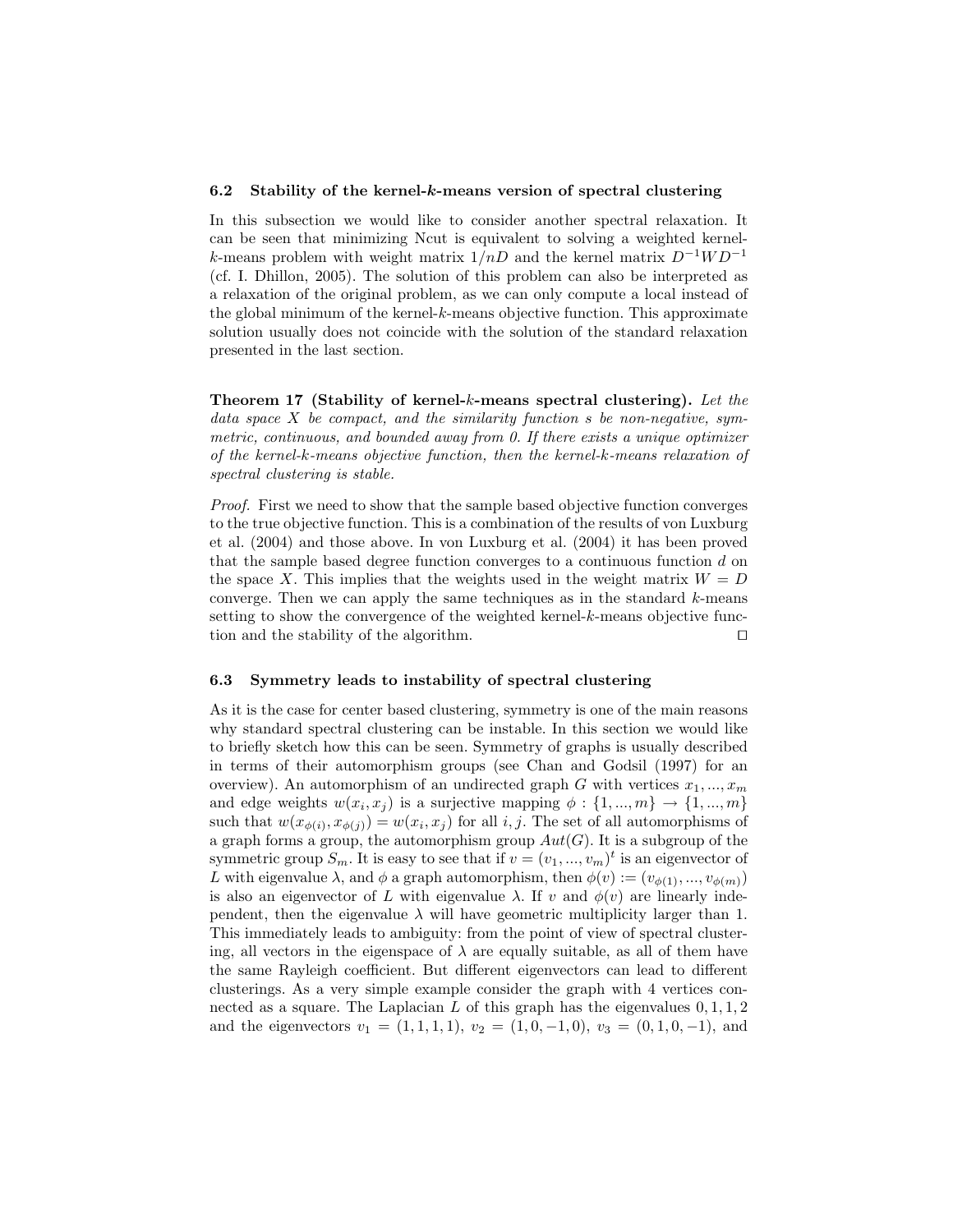$v_4 = (-1, 1, -1, 1)$ . The eigenspace of the second eigenvalue thus consists of all vectors of the form  $(a, b, -a, -b)$ . The spectral embedding based on this eigenvector maps the data points to R by  $x_1 \mapsto a$ ,  $x_2 \mapsto b$ ,  $x_3 \mapsto -a$ , and  $x_4 \mapsto -b$ . The centers construcuted by k-means are then either  $\pm (a + b)/2$  or  $\pm (a - b)/2$ , depending on whether  $a$  and  $b$  have the same sign or not. In the first case, the resulting clustering is  $\{x_1, x_2\}, \{x_3, x_4\},$  in the second case it is  $\{x_1, x_3\}, \{x_2, x_4\}.$ Thus we obtain the two completely symmetric solutions of spectral clustering which we would expect from the square symmetry of the data points.

Now let us consider the underlying data space  $X$ . The role of automorphisms is now played by measure preserving symmetries as defined above. Assume that  $(X, P)$  possesses such a symmetry. Of course, even if X is symmetric, the similarity graph based on a finite sample drawn from  $X$  usually will not be perfectly symmetric. However, if the sample size is large enough, it will be "nearly symmetric". It can be seen by perturbation theory that the resulting eigenvalues and eigenvectors will be "nearly" the same ones as resulting from a perfectly symmetric graph. In particular, which eigenvectors exactly will be used by the spectral embedding will only depend on small perturbations in the sample. This will exactly lead to the unstable situation sketched above.

## 7 Conclusions

Stability is being widely used in practical applications as a heuristics for tuning parameters of clustering algorithms, like the number of clusters, or various stopping criteria. In this work, we have set forward formal definitions for stability and some related clustering notions and used this framework to provide theoretical analysis of stability. Our results show that stability is determined by the structure of the set of optimal solutions to the risk minimization objective. Namely, the existence of a unique minimizer implies stability, and the existence of a symmetry permuting such minimizers implies instability. These results indicate that, contrary to common belief (and practice), stability does NOT reflect the validity or meaningfulness of the choice of the number of clusters. Instead, the parameters it measures are rather independent of clustering parameters. Furthermore, our results reduce the problem of stability estimation to concrete geometric and optimization properties of the data distribution. In this paper we prove these results for a wide class of center based and spectral clustering algorithms.

It would be interesting to investigate similar questions with respect to other popular clustering paradigms. Another intriguing issue is to try to figure out what features of real life data make stability successful as a clustering validation tool in practice. As shown in this paper, by our results and examples, stability is not the right tool for such purposes. The success of stability in choosing number of clusters should be viewed as an exception rather than the rule.